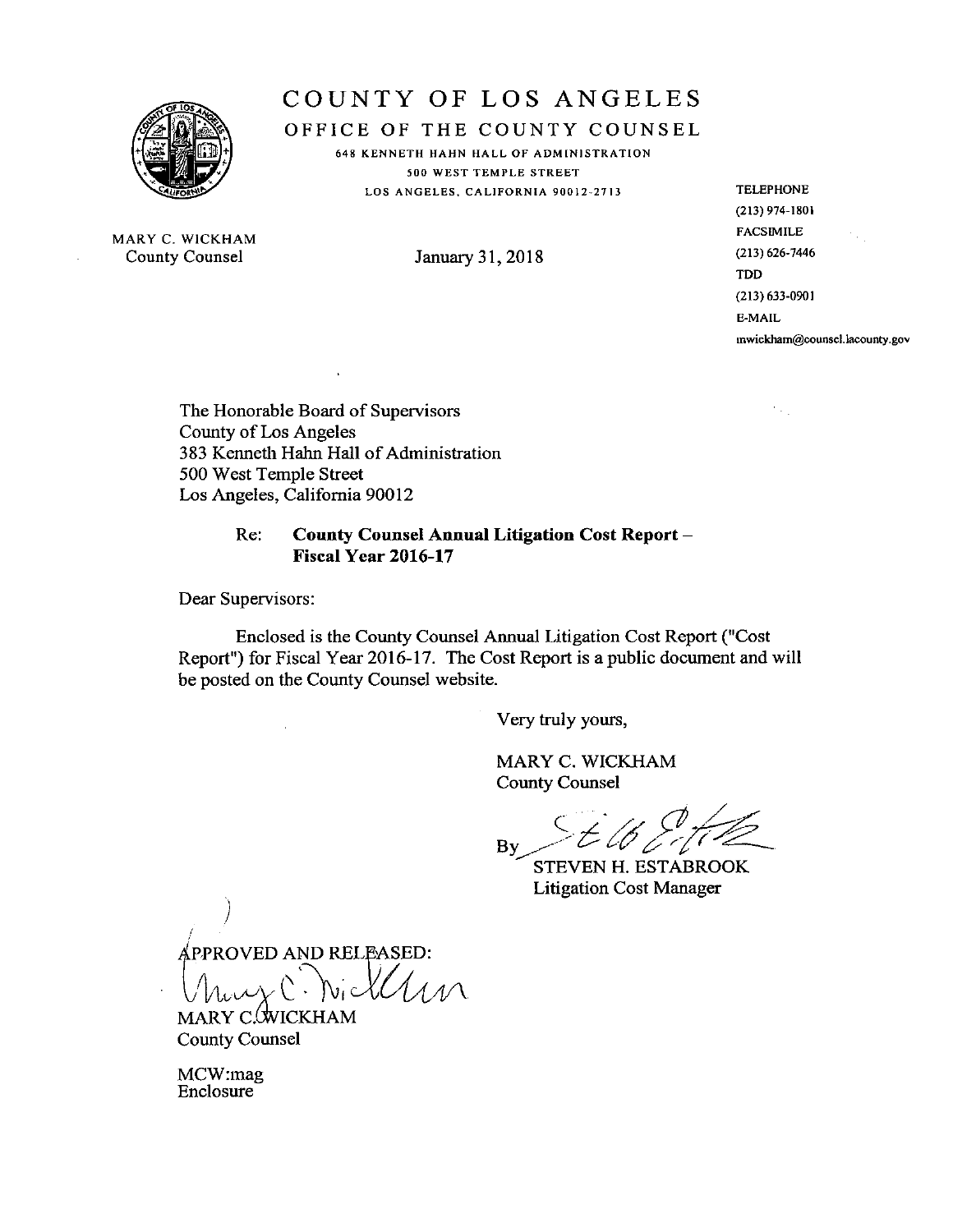## **COUNTY COUNSEL ANNUAL LITIGATION COST REPORT – FISCAL YEAR 2016-2017**

## **I. Overview**

In Fiscal Year ("FY") 2016-2017, the County of Los Angeles paid \$145.5 million in litigation expenses, up ten percent from \$131.8 million paid in FY 2015-2016 ("2015-16"). The \$145.5 million paid this year includes \$79.3 million in judgments and settlements and \$66.1 million in attorney fees and costs ("fees and costs"). The ten percent increase was largely the result of a \$10.1 million settlement of a wrongful incarceration case and a \$5.6 million boost in fees and costs as compared to last year. Importantly, the Contract Cities Trust Fund and Special Districts reimbursed the County \$22.2 million this year, which reduced the County's litigation expenditures from \$145.5 million to \$123.3 million. This was 12 percent more than the \$109.4 million paid by the County last year after reimbursement. Finally, there was a second yearly increase in the number of cases dismissed without any County liability, \$1.2 million recovered by the County through litigation, and a second consecutive annual decline this year in new lawsuits filed against the County. The decline in new lawsuits included a significant drop in new Sheriff's Department Law Enforcement cases involving excessive force Deputy-related shooting cases.

#### **II. Judgments and Settlements**

Of the \$145.5 million paid in litigation expenses this year, \$79.3 million was devoted to satisfying 12 judgments and settling 242 cases. The \$79.3 million spent on judgments and settlements in FY 2016-2017 ("2016-17") represented an 11 percent increase as compared to the \$71.3 million expended on judgments and settlements in FY 2015-16.

#### *Judgments*

In FY 2016-17, the County paid \$9.1 million in judgments, down 23 percent compared to the \$11.8 million spent in FY 2015-16 and the second consecutive annual reduction. Of the 12 judgments paid in FY 2016-17, three exceeded \$1 million and all three involved the Sheriff's Department. The most expensive judgment (*Castro* - \$3.5 million) involved a prisoner at the West Hollywood Station who allegedly sustained permanent brain injury when he was attacked by another prisoner in a detoxification cell. The second judgment (*Rieth* - \$1.3 million) involved a motorcyclist who collided with a marked Sheriff's patrol unit on the freeway and sustained a fractured leg and other injuries. In the final million-dollar judgment (*Arias* - \$1.2 million), an unarmed suspected vandal was shot after reaching toward his front pants' pocket after Deputies allegedly instructed him to raise his hands.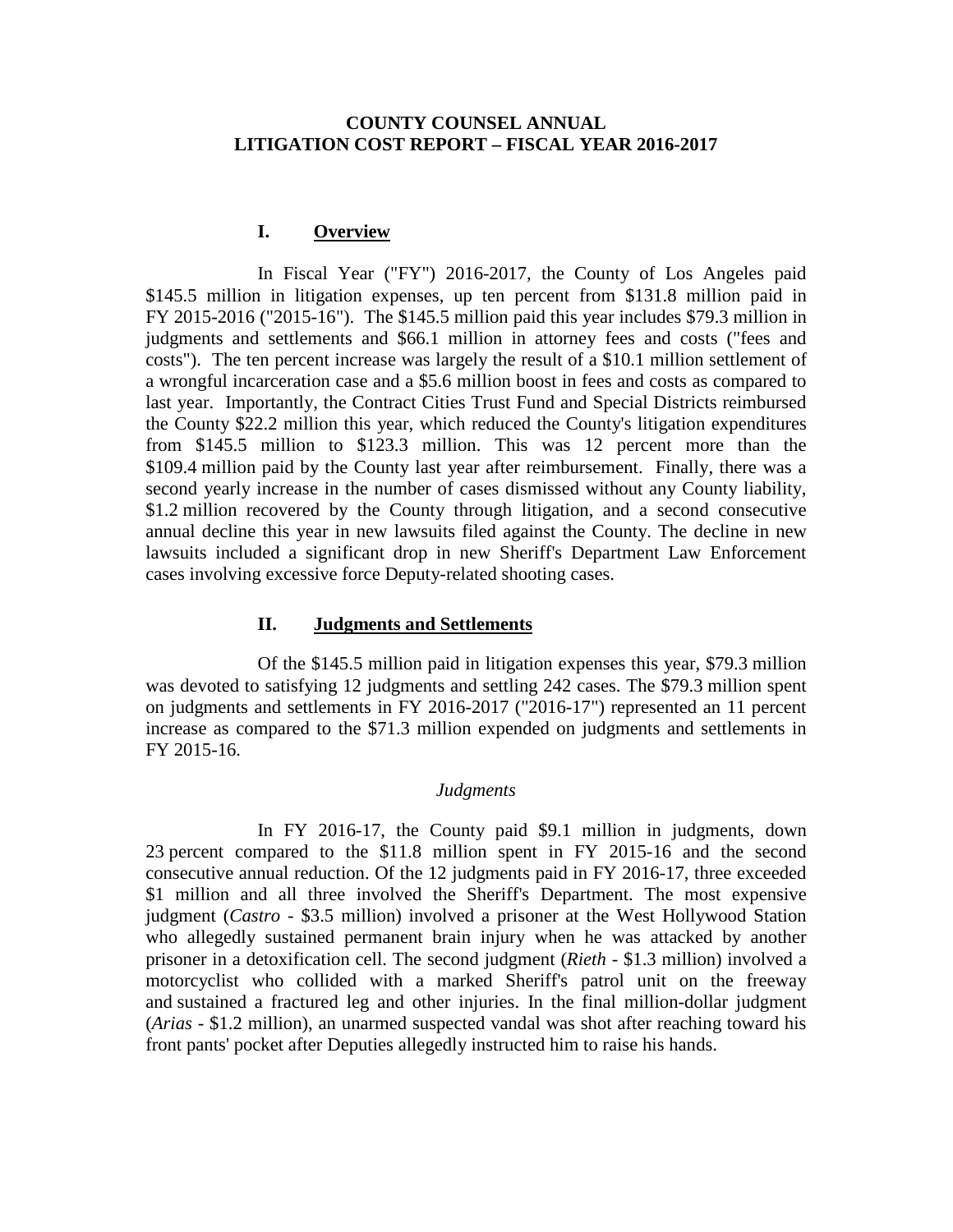#### *Settlements*

The County paid **\$70.2 million** for 242 settlements this year, up \$10.8 million from the \$59.4 million paid in FY 2015-16. Of the 242 settlements paid this year, 21 settlements exceeded \$1 million and accounted for nearly three-quarters of the \$70.2 million spent on settlements this year. The five most expensive of these 21 settlements ranged in value from \$3 million to \$10.1 million and accounted for nearly one-half of the total costs of all of the million-dollar cases. These five cases involved a variety of Departments and related case types.

The most expensive settlement this year was a Sheriff's Department Law Enforcement case (*Carrillo* - \$10.1 million), which involved a plaintiff who spent 20 years in prison for a 1991 murder he claims that he did not commit. His conviction was overturned on disclosure and credibility issues. The *Carrillo* case, alone, was nearly the difference between the amounts paid for settlements this year and one year ago.

The second costliest settlement and the most expensive Environmental settlement this year involved a federal Clean Water Act lawsuit (*NRDC/Baykeeper* - \$4.5 million), which alleged that the County and Flood Control District violated a municipal storm permit by allowing pollutants to exceed quality standards in Los Angeles watersheds and beaches. Following a complex legal process, the case was settled and a portion of the settlement amount was paid this year, split 25 percent/75 percent between the Chief Executive Office and the Public Works Department, respectfully. The Flood Control Special District reimbursed the payment by the Public Works Department.

The third case (*Lugo* - \$3.5 million) involved a patient at Harbor-UCLA Medical Center who sustained a brain injury while being treated for a chronic infection. *Lugo* was the most costly medical malpractice case this year.

A Public Works Department dangerous condition, roadway case (*Barragan* - \$3 million) involved a single-vehicle accident that left the 42-year-old plaintiff paralyzed from the shoulders down when she lost control of her vehicle on a curve, drove off the road, and rolled the vehicle several times. She claimed that the shoulder of the road constituted a dangerous condition.

The final action (*Thomas* - \$3 million) of the five costliest settlements this year involved the drowning of a 17-year-old young man at the Jesse Owens Park pool while he was performing a swim test. His parents alleged that the pool staff did not diligently observe him at all times.

These five cases represented the most expensive County settlements in FY 2016-17. Of the \$70.2 million, \$15.1 million was reimbursed by the Sheriff's Contract Cities Liability Trust Fund (\$10.5 million) and the Department of Public Works Special Districts – Flood Control and Waterworks (\$4.6 million).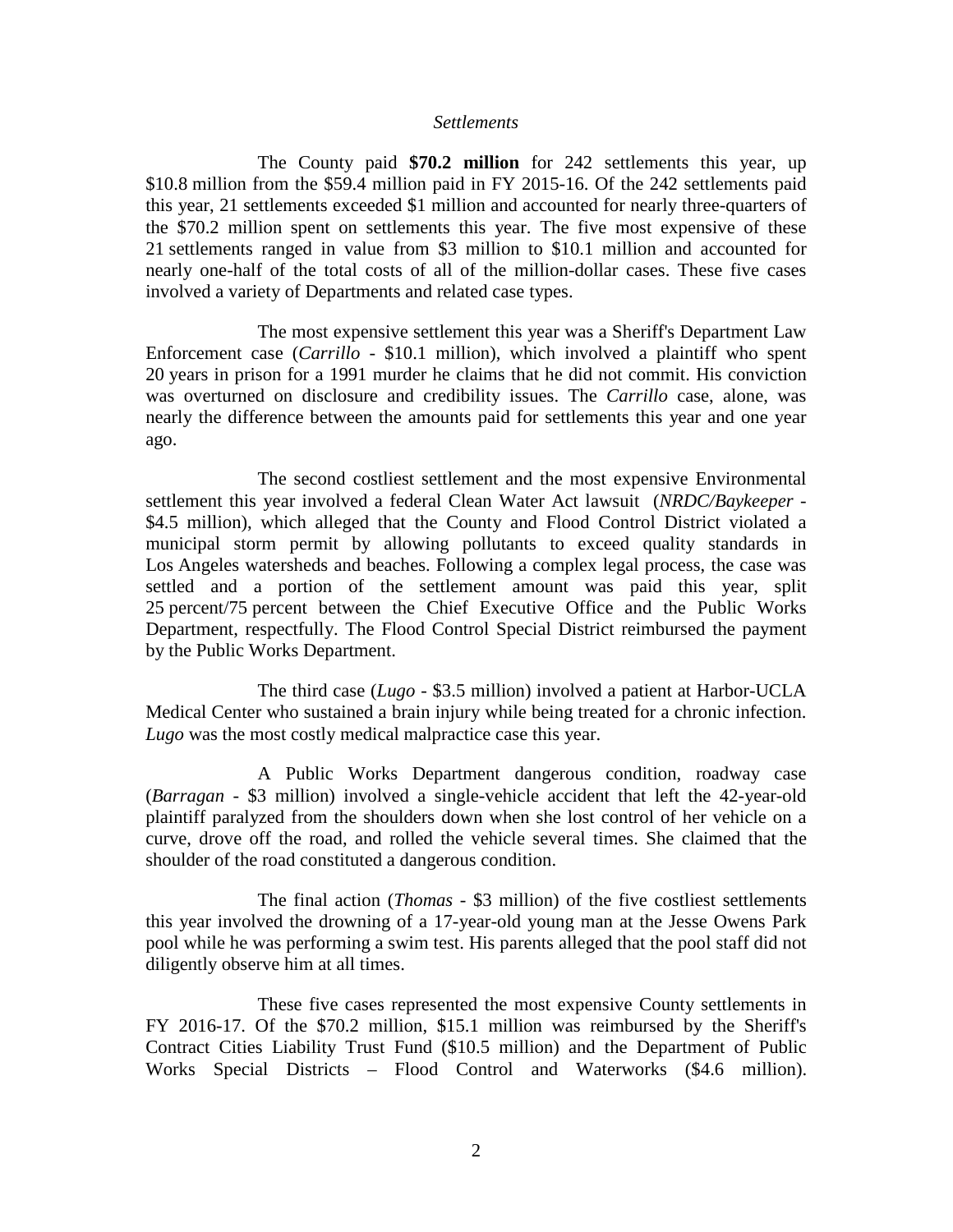## **III. Fees and Costs**

Fees and costs totaled \$66.1 million this year, up \$5.6 million, or nine percent, over the \$60.5 million paid one year ago. Of the \$66.1 million, \$51.3 million was paid to Contract Counsel and \$14.8 million was billed by County Counsel to various County Departments engaged in litigation. County Counsel billings include the fees and costs for overseeing litigated cases assigned to Contract Counsel, as well as for handling cases solely in-house. Contract Cities and Special Districts reimbursed the County for \$5.7 million of the \$66.1 million spent on fees and costs this year.

## *Contract Counsel*

In FY 2016-17, Contract Counsel fees and costs were \$51.3 million, up nine percent over the \$47.3 million paid last year.

Contract Counsel *fees* rose by \$2.1 million, or five percent, from \$40.4 million paid last year to \$42.5 million this year. Like Contract Counsel fees, Contract Counsel *costs* were also up \$2 million, or 30 percent, from \$6.8 million last year to \$8.8 million this year.

## *County Counsel*

At \$14.8 million this year, County Counsel fees and costs were up \$1.6 million over the \$13.2 million spent last year.

County Counsel *fees*, including oversight fees, rose five percent this year, from \$10.9 million last year to \$11.5 million. Like last year, County Counsel costs rose again this year, from \$2.4 million to \$3.3 million this year.

## **IV. Department Litigation Expenditures**

In FY 2016-17, ten County departments spent \$130,859,179, or 90 percent, of the County's \$145.5 million in litigation expenditures. These expenses were comprised of judgments and settlements, as well as fees and costs, in a variety of areas, including Law Enforcement, General Liability, Employment, Medical Malpractice, and Auto Liability. In FY 2016-17, the expenditures for the top ten departments ranged from a high of \$68,619,128 paid by the Sheriff's Department to a low of \$2,188,439 spent by the Public Social Services Department. The litigation expenditures of the top ten departments for FY 2016-17 were as follows:

| FY 2016-17 ANNUAL LITIGATION EXPENSES TOP TEN<br><b>DEPARTMENTS</b> |              |
|---------------------------------------------------------------------|--------------|
| <b>Sheriff</b>                                                      | \$68,619,128 |
| Public Works                                                        | \$16,219,850 |
| <b>Health Services</b>                                              | \$11,044,657 |
| Children and Family Services                                        | \$8,139,194  |
| Parks and Recreation                                                | \$6,469,430  |
| Public Health                                                       | \$5,011,209  |
| Fire                                                                | \$4,995,448  |
| <b>Mental Health</b>                                                | \$4,839,941  |
| Probation                                                           | \$3,331,883  |
| <b>Public Social Services</b>                                       | \$2,188,439  |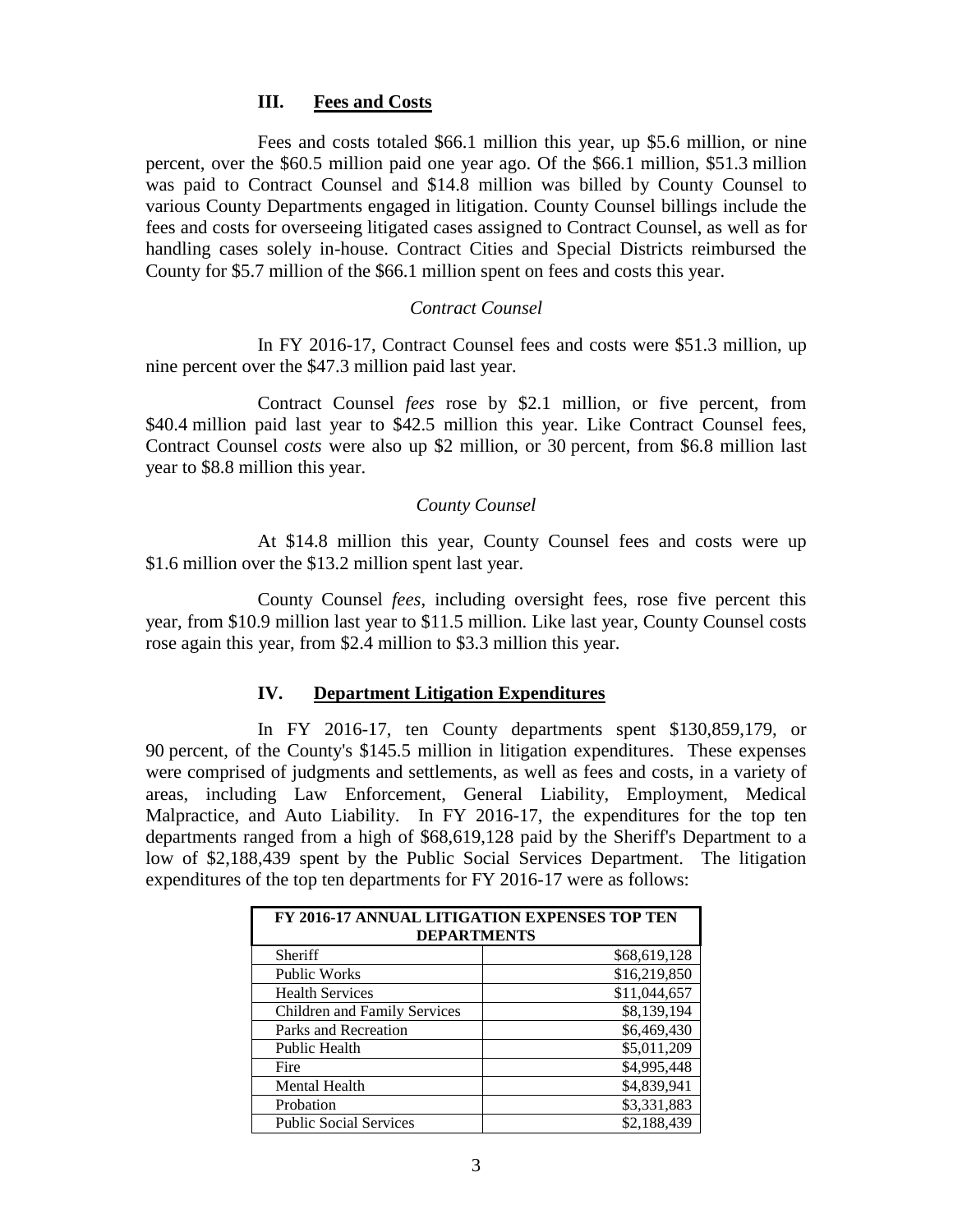## **V. Contract Cities and Special Districts**

Of the \$145.5 million reported in Annual Litigation Expenses in FY 2016-17, the Contract Cities Liability Trust Fund and Special Districts reimbursed the County \$22.2 million. The County paid the remaining \$123.3 million.

#### A. *Contract Cities*

In FY 2016-17, the Contract Cities Liability Trust Fund paid \$16 million of the \$145.5 million in Annual Litigation Expenses. This \$16 million payment, which included judgments, settlements, fees and costs, was primarily the result of liabilities arising from the alleged misconduct of Sheriff's Deputies contractually assigned to various cities throughout the County. A small portion of the \$16 million reimbursed to the County related to the Department of Public Works' General Liability cases and totaled \$168,800.

In FY 2016-17, the Contract Cities Liability Trust Fund's insurance carriers paid \$405,500 for a Sheriff's Department Deputy-involved shooting case (*Berry* - \$2.9 million), in which the settlement payment exceeded the Trust Fund's Self-Insured Retention. This insurance payment was not included in the \$145.5 million paid by the County.

#### B. *Special Districts: Water and Flood Control*

#### 1. *Water Districts*

Water Districts reimbursed the County for \$1.2 million of the \$145.5 million in litigation expenses this year, including expenses related to Groundwater Adjudication, Auto Liability, and General Liability cases. The two largest reimbursements involved an Auto Liability case in which the plaintiff, a Los Angeles City sewer line inspector, was struck by machinery being hauled on a trailer pulled by a Department of Public Works employee (*Delfin* - \$500,000), and a groundwater adjudication action seeking a judicial determination of the rights of public water suppliers and landowners to capture groundwater from the Antelope Valley Water Basin (*Diamond Farming* - \$371,300). These fees and costs were ultimately paid from the revenue stream of the Water Works District - not from the County General Fund.

## 2. *Flood Control Districts*

The Flood Control Districts reimbursed the County for \$4.7 million of the \$145.5 million in litigation expenses in FY 2016-17. These expenses involved Environmental, General Liability, and Auto Liability cases. The most costly of these was a federal Clean Water Act case. In 2008, the Natural Resources Defense Council and the Santa Monica Baykeeper brought a lawsuit pursuant to the federal Clean Water Act, alleging that the County and the Flood Control District ("District") violated the Los Angeles County municipal storm water permit by allowing pollutants to exceed water quality standards in Los Angeles rivers, watersheds, and beaches. The case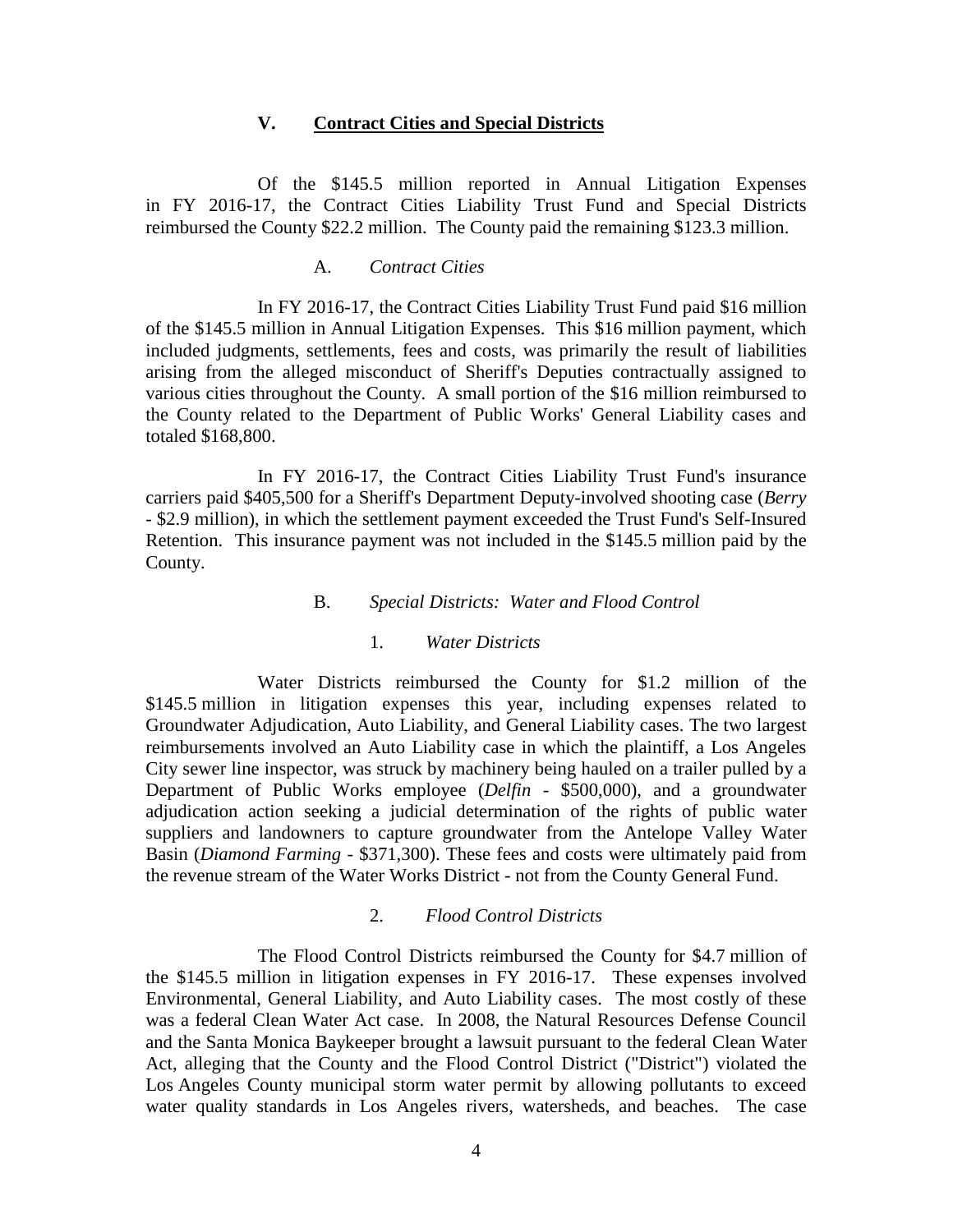settled this year for \$7.3 million. The settlement provided that the County and the District provide two water quality projects at a projected cost of \$4 million, \$2.8 million of which will be paid at a later date. The County and the District paid the remaining \$1.2 million, as well as \$3.3 million in plaintiffs' attorney fees. The Department of Public Works paid 75 percent of the \$4.5 million. The District reimbursed the Department of Public Works the \$3,375,000 paid on the Clean Water Act case, as well as for a variety of other matters, for a total of \$4.7 million.

## 3. *Open Space District*

Since 2012, the Department of Parks and Recreation has been involved in a series of related lawsuits involving challenges to a proposed oil drilling project in the City of Whittier. The Open Space District contributed \$277,000 to the defense of these consolidated actions in FY 2016-17.

## **VI. Dismissals**

In FY 2016-17, the County disposed of 255 cases without payment of settlements, judgments or attorneys' fees to opposing parties and without any County liability. Of these 255 dismissals, 163, or 64 percent, resulted from voluntary actions by Plaintiffs and/or their attorneys (on nearly every occasion prompted by a dispositive motion or other action by the County). Seventy-seven of the 255 dismissals, or 30 percent, were involuntary to the extent that they were effectuated by successful County motions, including demurrers, motions to dismiss, summary judgments, and discovery motions resulting in terminating sanctions. Eight of the 255 dismissals occurred as a consequence of the opposing parties' failure to timely prosecute the actions, and seven dismissals resulted from the failure of plaintiff to appear at trial.

### **VII. New Cases**

The number of new cases involving the County fell for the second consecutive fiscal year and realized a drop of six percent, from 749 in FY 2015-16 to 707 in FY 2016-17. This was the lowest number of new cases in the last seven years. Although the Sheriff's Department led the way with 189 new cases, it experienced a 30 percent reduction in new Law Enforcement cases, a 40 percent decline in Excessive Force cases, and a 33 percent decrease in Deputy-related shooting cases. The Sheriff's Department was followed by 148 new cases that were considered Non-Jurisdictional (plaintiffs failed to identify a responsible department), 85 for the Department of Health Services, and 58 new matters each for the Department of Public Works and Children and Family Services. All other Departments fielded fewer than 50 new cases in FY 2016-17. The 707 new cases this year fell within 13 various categories, or case types: Auto Liability (126), Breach of Contract (10), Condemnation Defense (7), Dangerous Condition (171), Elections (3), Employment (82), Environmental (6), Foster Care (40), General Liability (55), Law Enforcement (116), Medical Malpractice (39), Real Property (21), and Tax (31).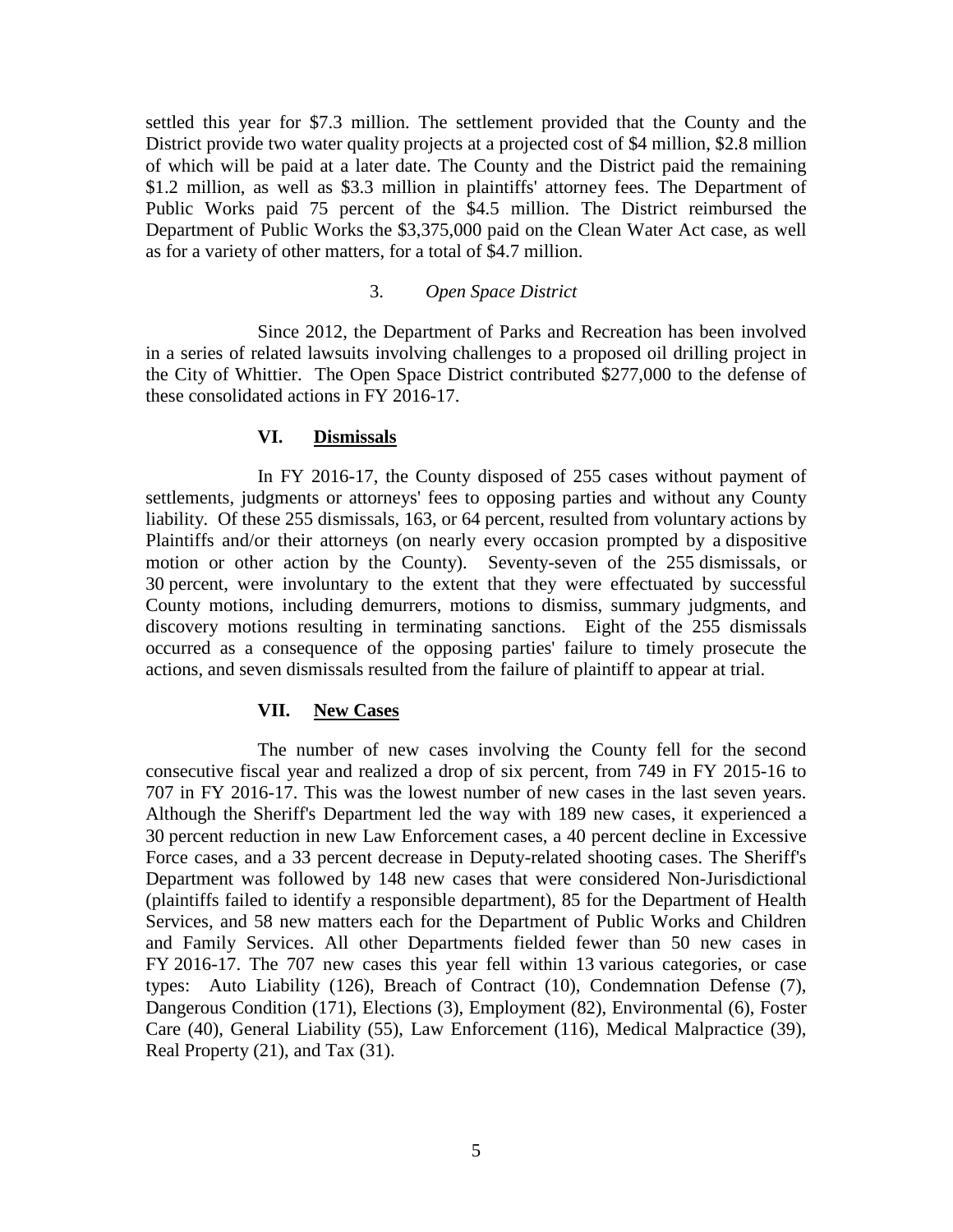#### **IX. Trials, Writs, and Appeals**

#### A. *Trials*

The County tried 20 cases in FY 2016-17, fourteen fewer cases than the County tried last year and five less than it tried in FY 2014-2015 ("2014-15"). The County prevailed in 40 percent, or eight trials, this year, compared to 18 victories, or 53 percent, last year. There was one mistrial this year compared to no mistrials in FY 2014-15 and four in FY 2013-14. Of the 20 cases tried in FY 2016-17, 13 Law Enforcement cases were tried this year, with the Sheriff's Department registering victories in five. The County prevailed in three Employment cases, two Medical Malpractice cases, one False Arrest case, one Sexual Assault case, and one wrongful incarceration case. Of the 11 losses, a warrantless detention of a minor case, *Duval*, involving the Children and Family Services Department, was the largest verdict this year. In *Duval*, the Plaintiff, a mother whose child was detained without a court warrant, sued for denial of civil rights and was awarded a \$3.105 million verdict.

However, an alternative indicator of success at trial for the County is whether the decision or verdict rendered at trial was more or less than the plaintiff's final settlement demand prior to trial. Examples of this alternative analysis include the *Pina* and *Escohea* cases. *Pina* involved an inmate who claimed he was injured in a custody bus accident and demanded \$150,000 to settle the case. The jury returned a verdict for the inmate, but awarded him only \$5,000. In *Escohea*, a search warrant case, the plaintiff demanded \$4 million. The jury awarded him only \$2,500. Although considered plaintiff "wins," results such as these would be considered wins for the County under this alternative analysis. The County achieved "wins" under this alternative analysis in 14 of the 20 cases tried - a 70 percent success rate.

#### B. *Writs*

The County was an interested party in three writs of mandamus and/or prohibition. The County was not the moving party in any writ proceedings this year. The County won all three writs. One writ stemmed from challenges to the dissolution of California Redevelopment Agencies and the resulting reallocation of funds at the direction of the California Department of Finance to the County Auditor-Controller. Two writs involved land use cases in which petitioners challenged a County zoning code enforcement action and a County denial of a land use map.

#### C. *Appeals*

The County won 94 percent of the 34 appeals to which it was a party this year. The County prevailed in one of the three appeals that it initiated and in all of the 31 appeals commenced by adverse parties.

The County had an important appellate victory this year involving a case in which a County nurse claimed harassment and discrimination at the Barry J. Nidorf Juvenile Hall. The trial court jury awarded her \$1,336.730 in damages and attorney fees. The County successfully appealed the verdict on the basis that there was no substantial evidence for the verdict. The more expensive of the two appellate losses